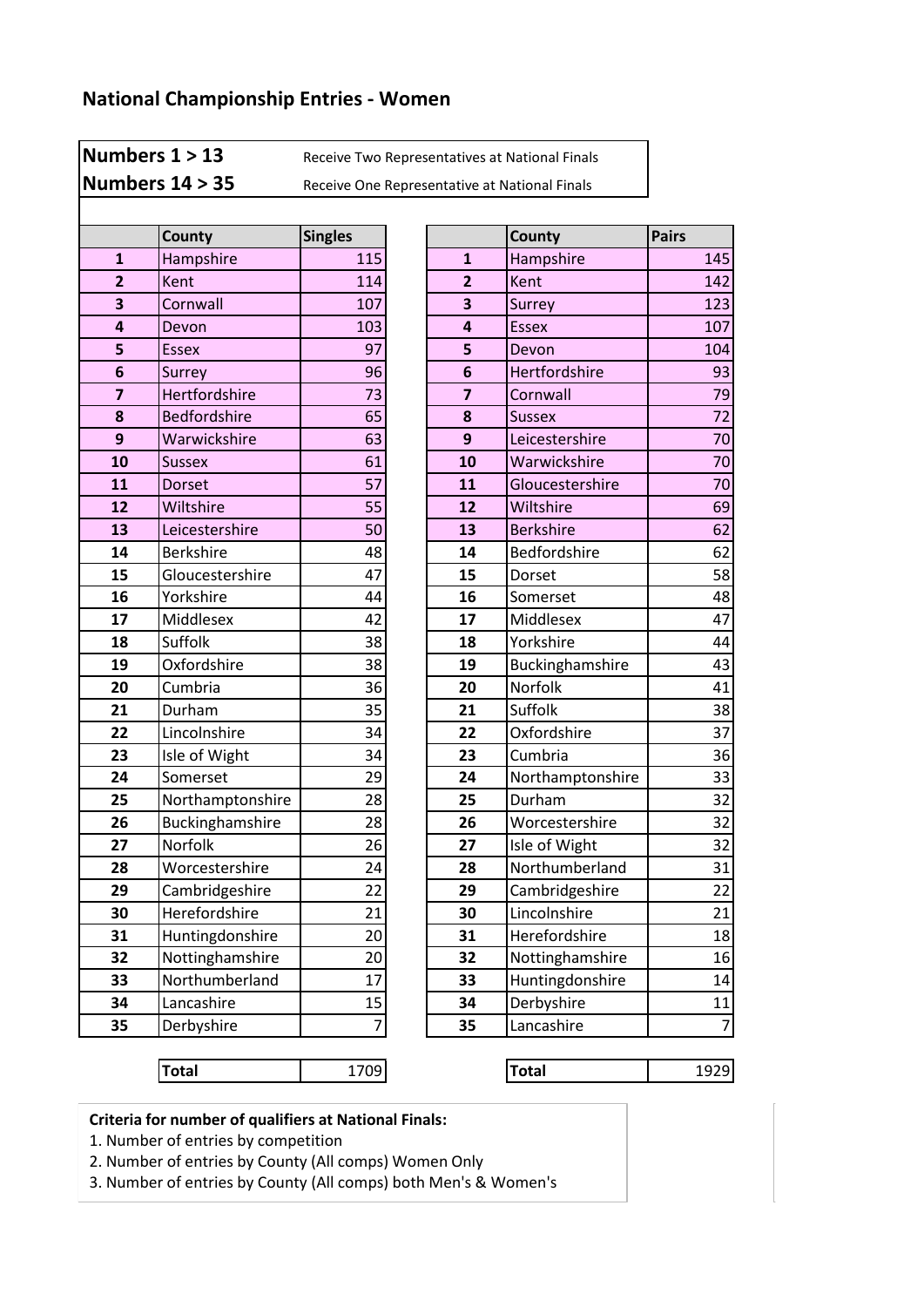**Numbers 1 > 13** Receive Two Representatives at National Finals

**Numbers 14 > 35** Receive One Representative at National Finals

|                | County           | <b>Triples</b> |
|----------------|------------------|----------------|
| $\mathbf{1}$   | <b>Essex</b>     | 118            |
| $\overline{2}$ | <b>Surrey</b>    | 96             |
| 3              | Hampshire        | 93             |
| 4              | Kent             | 85             |
| 5              | Devon            | 84             |
| 6              | <b>Sussex</b>    | 75             |
| 7              | Hertfordshire    | 69             |
| 8              | Cornwall         | 56             |
| 9              | Warwickshire     | 52             |
| 10             | Gloucestershire  | 49             |
| 11             | <b>Berkshire</b> | 49             |
| 12             | Leicestershire   | 48             |
| 13             | Wiltshire        | 46             |
| 14             | Dorset           | 43             |
| 15             | Bedfordshire     | 42             |
| 16             | Middlesex        | 38             |
| 17             | Buckinghamshire  | 36             |
| 18             | Somerset         | 34             |
| 19             | Norfolk          | 30             |
| 20             | Northamptonshire | 30             |
| 21             | Yorkshire        | 29             |
| 22             | Suffolk          | 26             |
| 23             | Oxfordshire      | 25             |
| 24             | Durham           | 21             |
| 25             | Worcestershire   | 21             |
| 26             | Isle of Wight    | 21             |
| 27             | Cumbria          | 18             |
| 28             | Lincolnshire     | 16             |
| 29             | Northumberland   | 14             |
| 30             | Cambridgeshire   | 14             |
| 31             | Herefordshire    | 11             |
| 32             | Nottinghamshire  | 10             |
| 33             | Huntingdonshire  | 9              |
| 34             | Derbyshire       | 6              |
| 35             | Lancashire       | 3              |

|                         | <b>County</b>    | <b>Triples</b> |                         | County           | <b>Fours</b>            |
|-------------------------|------------------|----------------|-------------------------|------------------|-------------------------|
| $\mathbf{1}$            | <b>Essex</b>     | 118            | $\mathbf{1}$            | Kent             | 60                      |
| $\overline{2}$          | Surrey           | 96             | $\overline{2}$          | <b>Essex</b>     | 59                      |
| $\overline{\mathbf{3}}$ | Hampshire        | 93             | 3                       | Hampshire        | 57                      |
| $\overline{\mathbf{a}}$ | Kent             | 85             | 4                       | Surrey           | 53                      |
| 5                       | Devon            | 84             | 5                       | Devon            | 52                      |
| $\boldsymbol{6}$        | <b>Sussex</b>    | 75             | 6                       | <b>Sussex</b>    | 45                      |
| $\overline{\mathbf{z}}$ | Hertfordshire    | 69             | $\overline{\mathbf{z}}$ | Hertfordshire    | 40                      |
| 8                       | Cornwall         | 56             | 8                       | Cornwall         | 37                      |
| $\mathbf{9}$            | Warwickshire     | 52             | 9                       | Gloucestershire  | 35                      |
| 10                      | Gloucestershire  | 49             | 10                      | Wiltshire        | 34                      |
| 11                      | <b>Berkshire</b> | 49             | 11                      | <b>Berkshire</b> | 30                      |
| 12                      | Leicestershire   | 48             | 12                      | Warwickshire     | 27                      |
| 13                      | Wiltshire        | 46             | 13                      | Leicestershire   | 26                      |
| 14                      | Dorset           | 43             | 14                      | Dorset           | 26                      |
| 15                      | Bedfordshire     | 42             | 15                      | Bedfordshire     | 25                      |
| 16                      | Middlesex        | 38             | 16                      | Middlesex        | 23                      |
| 17                      | Buckinghamshire  | 36             | 17                      | Somerset         | 20                      |
| 18                      | Somerset         | 34             | 18                      | Buckinghamshire  | 18                      |
| 19                      | Norfolk          | 30             | 19                      | Yorkshire        | 18                      |
| 20                      | Northamptonshire | 30             | 20                      | Norfolk          | 17                      |
| 21                      | Yorkshire        | 29             | 21                      | Durham           | 16                      |
| 22                      | Suffolk          | 26             | 22                      | Northamptonshire | 15                      |
| 23                      | Oxfordshire      | 25             | 23                      | Oxfordshire      | 14                      |
| 24                      | Durham           | 21             | 24                      | Worcestershire   | 14                      |
| 25                      | Worcestershire   | 21             | 25                      | Isle of Wight    | 12                      |
| 26                      | Isle of Wight    | 21             | 26                      | Cambridgeshire   | 12                      |
| 27                      | Cumbria          | 18             | 27                      | Suffolk          | 9                       |
| 28                      | Lincolnshire     | 16             | 28                      | Lincolnshire     | 9                       |
| 29                      | Northumberland   | 14             | 29                      | Northumberland   | $\overline{9}$          |
| 30                      | Cambridgeshire   | 14             | 30                      | Herefordshire    | $\overline{9}$          |
| 31                      | Herefordshire    | 11             | 31                      | Nottinghamshire  | 9                       |
| 32                      | Nottinghamshire  | 10             | 32                      | Cumbria          | 8                       |
| 33                      | Huntingdonshire  | 9              | 33                      | Huntingdonshire  | 8                       |
| 34                      | Derbyshire       | 6              | 34                      | Derbyshire       | 6                       |
| 35                      | Lancashire       | 3              | 35                      | Lancashire       | $\overline{\mathbf{3}}$ |

**Total** 1417 **Total** 855

**Criteria for number of qualifiers at National Finals:**

1. Number of entries by competition

2. Number of entries by County (All comps) Women Only

3. Number of entries by County (All comps) both Men's & Women's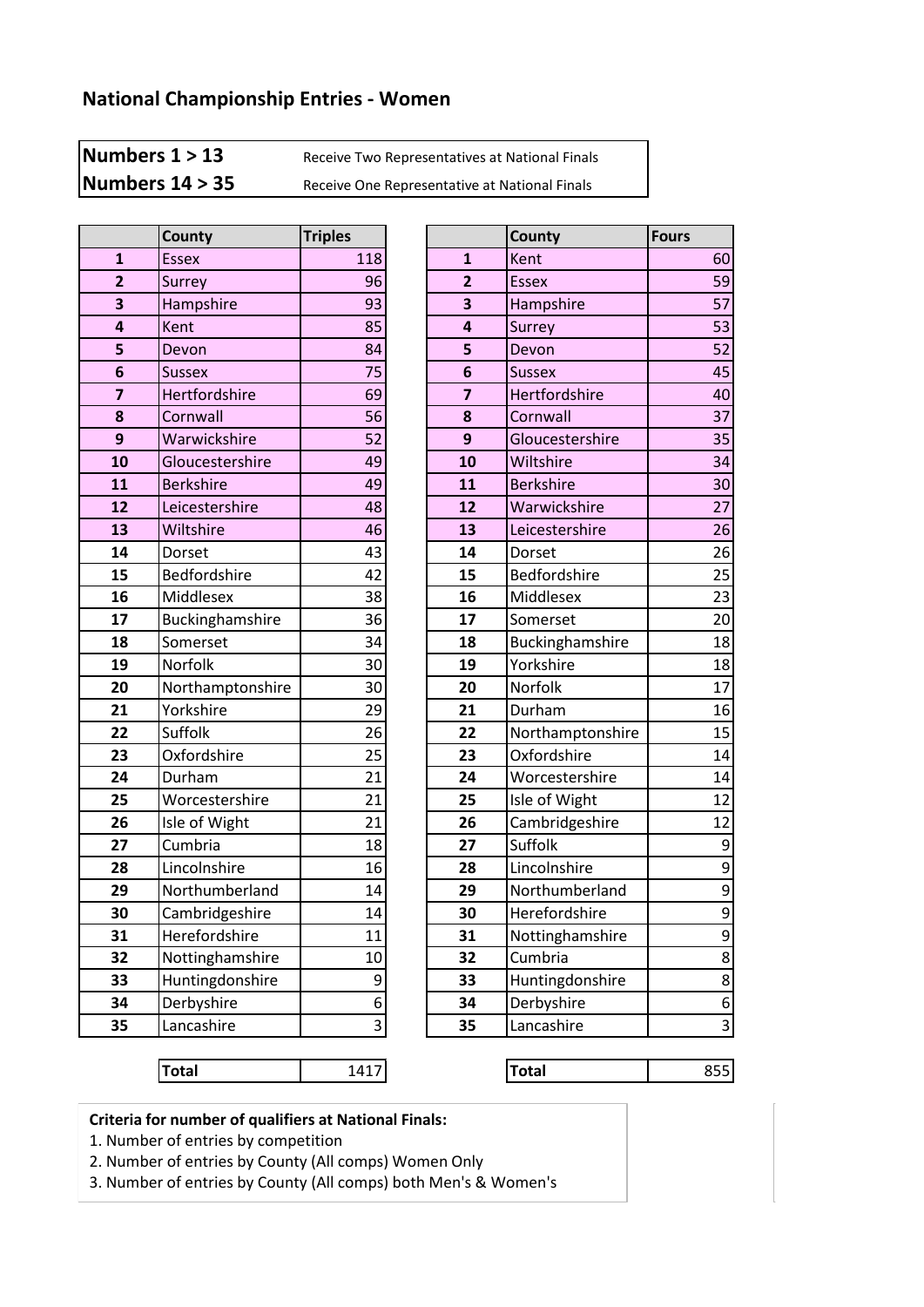**Jnr Singles > Numbers 1 > 16** Receive Two Representatives at National finals

2B Singles > Numbers 1 > 13 Receive Two Representatives at National finals

|                | County               | <b>Jnr Singles</b>      |  |
|----------------|----------------------|-------------------------|--|
| $\mathbf{1}$   | Norfolk              | 10                      |  |
| $\overline{2}$ | Gloucestershire      | 8                       |  |
| 3              | Durham               | 7                       |  |
| 4              | Huntingdonshire      | $\overline{7}$          |  |
| 5              | Kent                 | 7                       |  |
| 6              | Northamptonshire     | $\overline{7}$          |  |
| 7              | Hampshire            | 5                       |  |
| 8              | Leicestershire       | 5                       |  |
| 9              | Somerset             | 5                       |  |
| 10             | Suffolk              | 5                       |  |
| 11             | <b>Berkshire</b>     | 4                       |  |
| 12             | Cornwall             | 4                       |  |
| 13             | Hertfordshire        | $\overline{4}$          |  |
| 14             | Surrey               | 4                       |  |
| 15             | <b>Sussex</b>        | 4                       |  |
| 16             | Wiltshire            | 4                       |  |
| 17             | Dorset               | 4                       |  |
| 18             | Buckinghamshire      | 4                       |  |
| 19             | Worcestershire       | 4                       |  |
| 20             | Lincolnshire         | 4                       |  |
| 21             | Cambridgeshire       | 3                       |  |
| 22             | Devon                | 3                       |  |
| 23             | Warwickshire         | 3                       |  |
| 24             | Yorkshire            | 3                       |  |
| 25             | Bedfordshire         | $\overline{2}$          |  |
| 26             | <b>Essex</b>         | $\overline{\mathbf{c}}$ |  |
| 27             | Lancashire           | $\overline{2}$          |  |
| 28             | Cumbria              | $\overline{1}$          |  |
| 29             | Derbyshire           |                         |  |
| 30             | Middlesex            | $\overline{1}$          |  |
| 31             | Northumberland       | $\mathbf 1$             |  |
| 32             | Oxfordshire          | 1                       |  |
| 33             | <b>Herefordshire</b> | 0                       |  |
| 34             | <b>Isle of Wight</b> | 0                       |  |
| 35             | Nottinghamshire      | 0                       |  |

|                         | County               | <b>Jnr Singles</b>      |                         | <b>County</b>       | <b>2B Singles</b> |
|-------------------------|----------------------|-------------------------|-------------------------|---------------------|-------------------|
| $\mathbf{1}$            | Norfolk              | 10                      | $\mathbf{1}$            | Kent                | 131               |
| $\overline{2}$          | Gloucestershire      | 8                       | $\overline{2}$          | <b>Essex</b>        | 117               |
| $\overline{\mathbf{3}}$ | Durham               | $\overline{7}$          | 3                       | Surrey              | 111               |
| $\overline{\mathbf{4}}$ | Huntingdonshire      | $\overline{7}$          | $\overline{\mathbf{4}}$ | Devon               | 88                |
| 5                       | Kent                 | $\overline{7}$          | 5                       | <b>Berkshire</b>    | 84                |
| $6\phantom{1}6$         | Northamptonshire     | $\overline{7}$          | $6\phantom{1}6$         | Hampshire           | 76                |
|                         | Hampshire            | 5                       | $\overline{\mathbf{z}}$ | Cornwall            | 76                |
| 8                       | Leicestershire       | 5                       | 8                       | Leicestershire      | 75                |
| $\boldsymbol{9}$        | Somerset             | 5                       | 9                       | Middlesex           | 69                |
| 10                      | Suffolk              | 5                       | 10                      | <b>Sussex</b>       | 62                |
| 11                      | <b>Berkshire</b>     | $\overline{\mathbf{r}}$ | 11                      | Wiltshire           | 59                |
| 12                      | Cornwall             | $\overline{4}$          | 12                      | Warwickshire        | 57                |
| 13                      | Hertfordshire        | $\overline{4}$          | 13                      | <b>Bedfordshire</b> | 55                |
| 14                      | Surrey               | $\overline{4}$          | 14                      | Dorset              | 50                |
| 15                      | <b>Sussex</b>        | $\overline{4}$          | 15                      | Norfolk             | 50                |
| 16                      | Wiltshire            | $\overline{a}$          | 16                      | Gloucestershire     | 46                |
| 17                      | Dorset               | 4                       | 17                      | Hertfordshire       | 40                |
| 18                      | Buckinghamshire      | 4                       | 18                      | Suffolk             | 35                |
| 19                      | Worcestershire       | 4                       | 19                      | Yorkshire           | 31                |
| 20                      | Lincolnshire         | 4                       | 20                      | Somerset            | 27                |
| 21                      | Cambridgeshire       | 3                       | 21                      | Durham              | 26                |
| 22                      | Devon                | 3                       | 22                      | Oxfordshire         | 25                |
| 23                      | Warwickshire         | 3                       | 23                      | Isle of Wight       | 24                |
| 24                      | Yorkshire            | 3                       | 24                      | Cumbria             | 22                |
| 25                      | Bedfordshire         | $\overline{2}$          | 25                      | Worcestershire      | 21                |
| 26                      | <b>Essex</b>         | $\overline{2}$          | 26                      | Lincolnshire        | 20                |
| 27                      | Lancashire           | $\overline{2}$          | 27                      | Huntingdonshire     | 20                |
| 28                      | Cumbria              | $\mathbf{1}$            | 28                      | Buckinghamshire     | 19                |
| 29                      | Derbyshire           | $\mathbf{1}$            | 29                      | Cambridgeshire      | 18                |
| 30                      | Middlesex            | $\mathbf{1}$            | 30                      | Northumberland      | 16                |
| 31                      | Northumberland       | $\mathbf{1}$            | 31                      | Lancashire          | 15                |
| 32                      | Oxfordshire          | $\mathbf{1}$            | 32                      | Nottinghamshire     | 13                |
| 33                      | <b>Herefordshire</b> | $\overline{0}$          | 33                      | Northamptonshire    | 12                |
| 34                      | <b>Isle of Wight</b> | $\overline{0}$          | 34                      | Herefordshire       | 9                 |
| 35                      | Nottinghamshire      | 0                       | 35                      | Derbyshire          | $\overline{7}$    |

**Total** 129 **Total** 1606

**Criteria for number of qualifiers at National Finals:**

1. Number of entries by competition

2. Number of entries by County (All comps) Women Only

3. Number of entries by County (All comps) both Men's & Women's